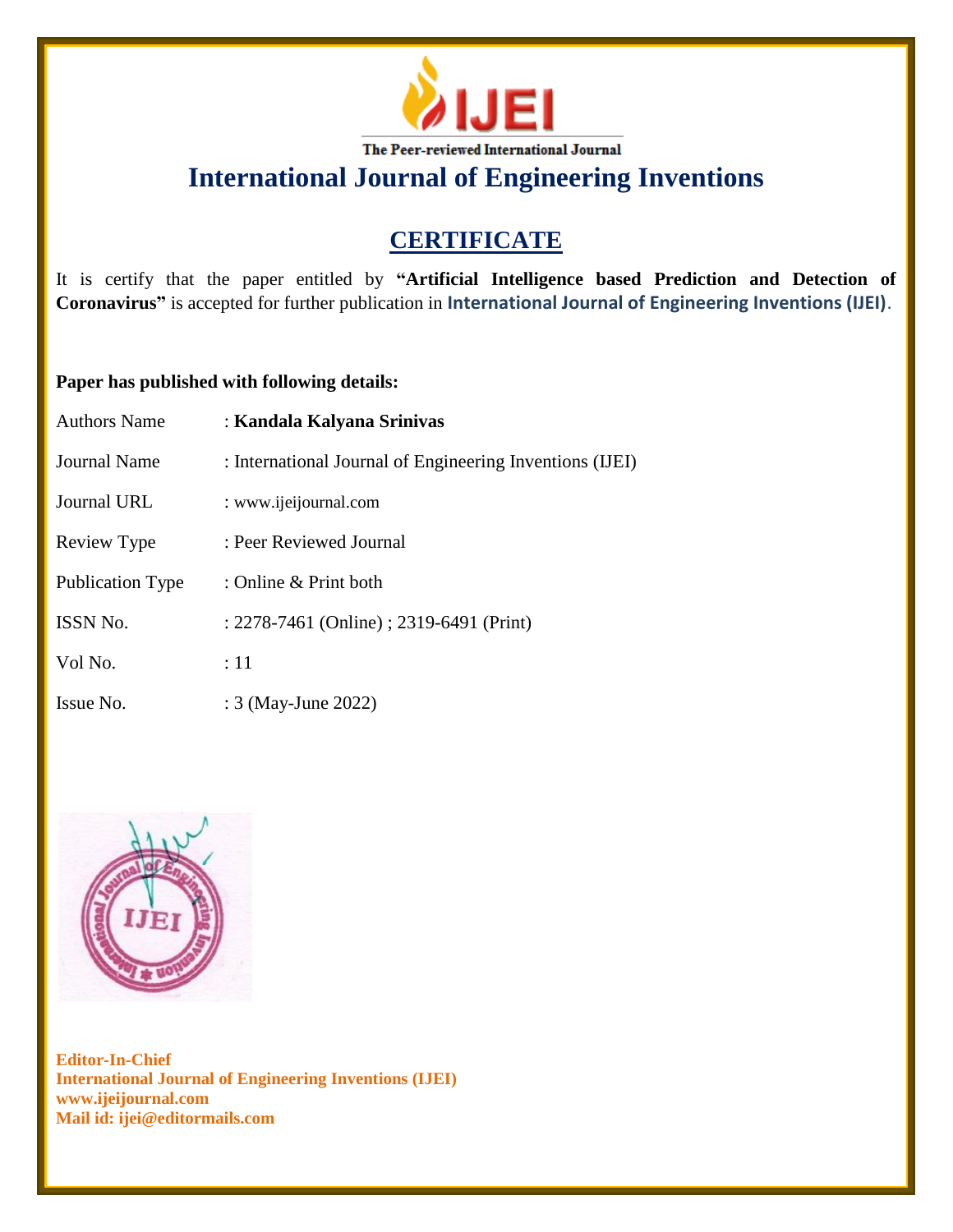

# **CERTIFICATE**

It is certify that the paper entitled by **"Artificial Intelligence based Prediction and Detection of Coronavirus"** is accepted for further publication in **International Journal of Engineering Inventions (IJEI)**.

### **Paper has published with following details:**

| <b>Authors Name</b>     | : M. Sai Kaivalya                                        |
|-------------------------|----------------------------------------------------------|
| Journal Name            | : International Journal of Engineering Inventions (IJEI) |
| Journal URL             | : www.ijeijournal.com                                    |
| Review Type             | : Peer Reviewed Journal                                  |
| <b>Publication Type</b> | : Online & Print both                                    |
| <b>ISSN No.</b>         | : 2278-7461 (Online) ; 2319-6491 (Print)                 |
| Vol No.                 | :11                                                      |
| Issue No.               | : 3 (May-June 2022)                                      |

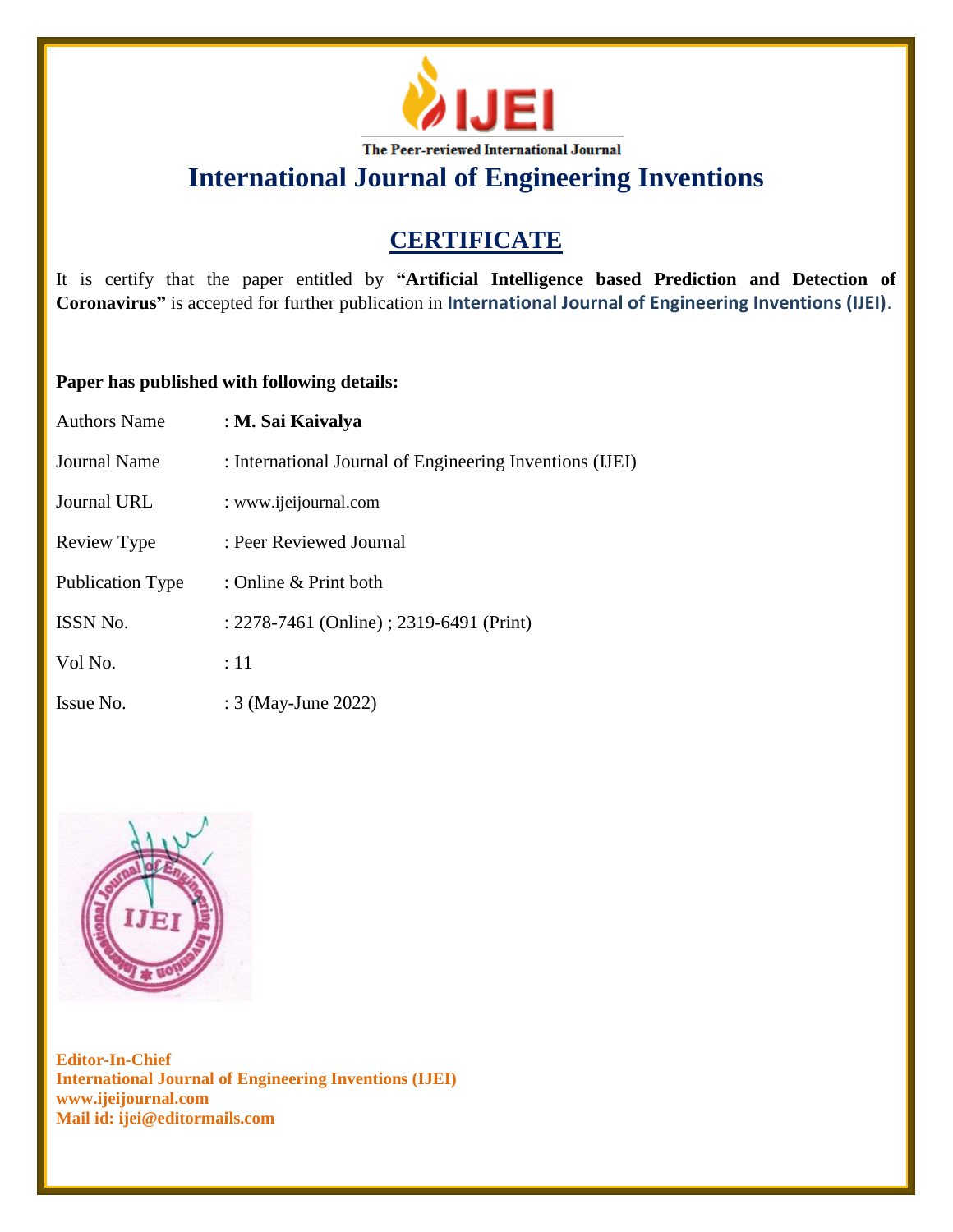

# **CERTIFICATE**

It is certify that the paper entitled by **"Artificial Intelligence based Prediction and Detection of Coronavirus"** is accepted for further publication in **International Journal of Engineering Inventions (IJEI)**.

### **Paper has published with following details:**

| <b>Authors Name</b> | : K. Srujana                                             |
|---------------------|----------------------------------------------------------|
| <b>Journal Name</b> | : International Journal of Engineering Inventions (IJEI) |
| <b>Journal URL</b>  | : www.ijeijournal.com                                    |
| Review Type         | : Peer Reviewed Journal                                  |
| Publication Type    | : Online & Print both                                    |
| ISSN No.            | : 2278-7461 (Online) ; 2319-6491 (Print)                 |
| Vol No.             | :11                                                      |
| Issue No.           | : 3 (May-June 2022)                                      |

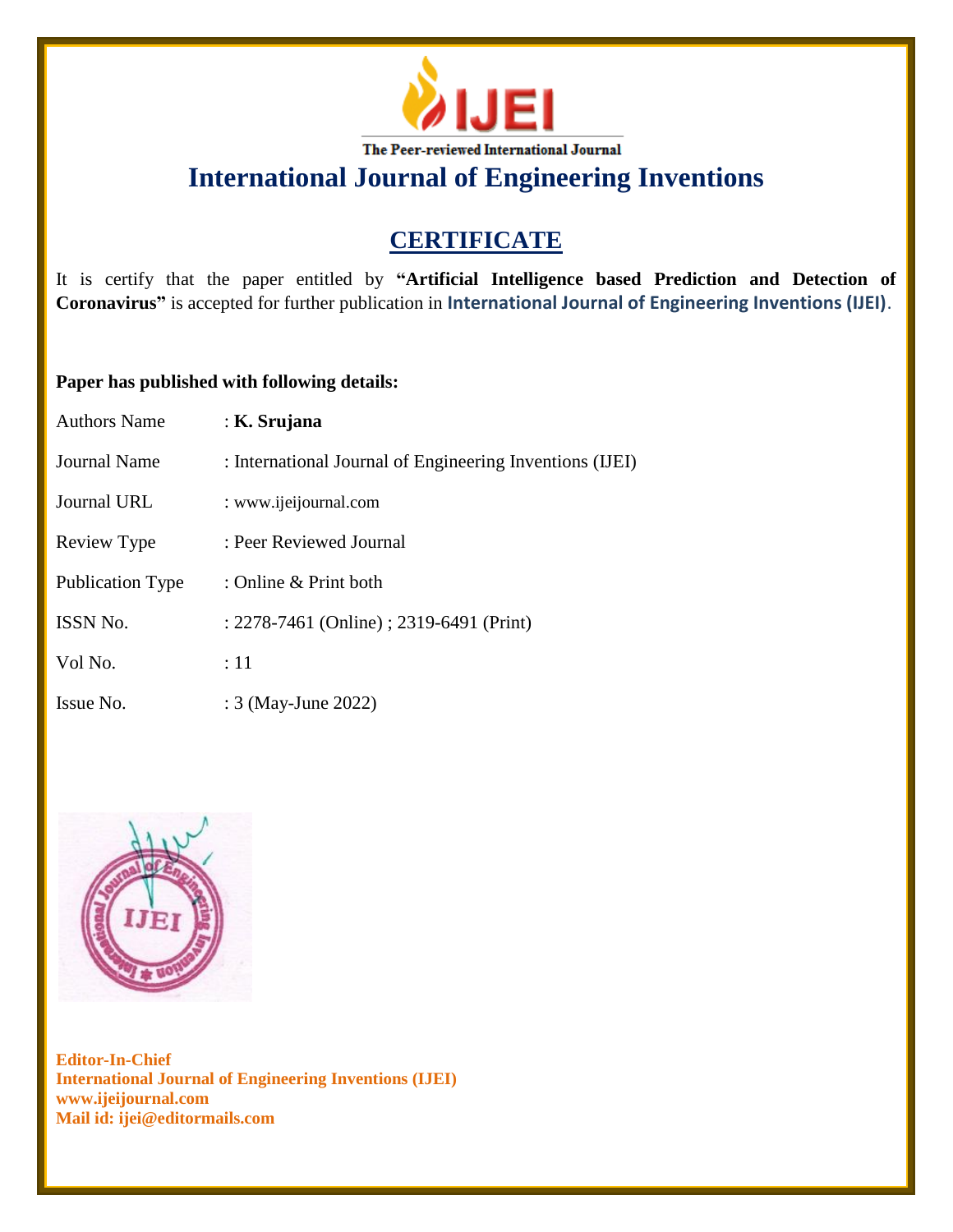

# **CERTIFICATE**

It is certify that the paper entitled by **"Artificial Intelligence based Prediction and Detection of Coronavirus"** is accepted for further publication in **International Journal of Engineering Inventions (IJEI)**.

### **Paper has published with following details:**

| Authors Name            | : I. Neelima                                             |
|-------------------------|----------------------------------------------------------|
| Journal Name            | : International Journal of Engineering Inventions (IJEI) |
| Journal URL             | : www.ijeijournal.com                                    |
| Review Type             | : Peer Reviewed Journal                                  |
| <b>Publication Type</b> | : Online & Print both                                    |
| <b>ISSN No.</b>         | : 2278-7461 (Online) ; 2319-6491 (Print)                 |
| Vol No.                 | :11                                                      |
| Issue No.               | : 3 (May-June 2022)                                      |

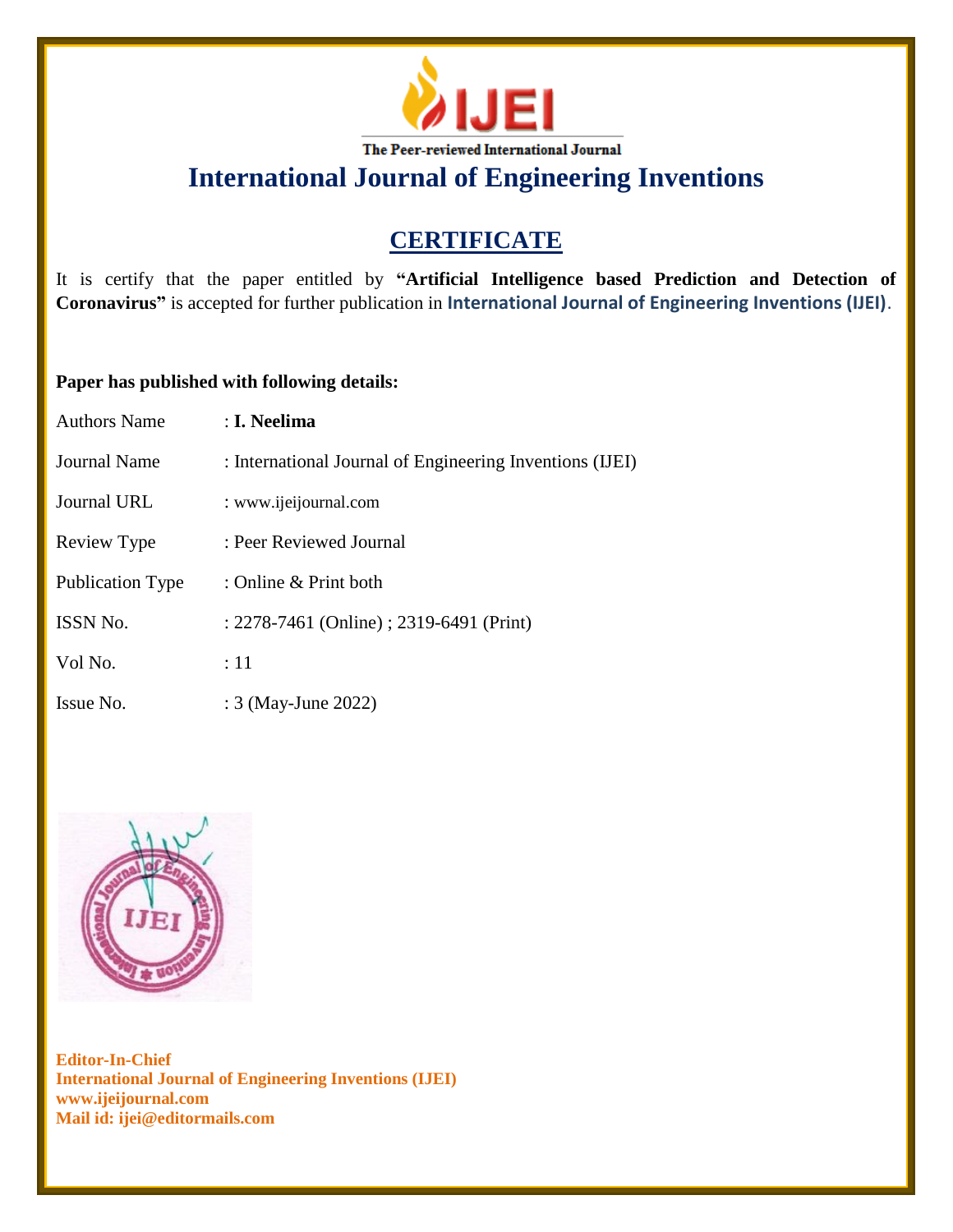

# **CERTIFICATE**

It is certify that the paper entitled by **"Artificial Intelligence based Prediction and Detection of Coronavirus"** is accepted for further publication in **International Journal of Engineering Inventions (IJEI)**.

### **Paper has published with following details:**

| <b>Authors Name</b> | : B. Alekhya                                             |
|---------------------|----------------------------------------------------------|
| Journal Name        | : International Journal of Engineering Inventions (IJEI) |
| Journal URL         | : www.ijeijournal.com                                    |
| Review Type         | : Peer Reviewed Journal                                  |
| Publication Type    | : Online & Print both                                    |
| <b>ISSN No.</b>     | : 2278-7461 (Online) ; 2319-6491 (Print)                 |
| Vol No.             | :11                                                      |
| Issue No.           | : 3 (May-June 2022)                                      |